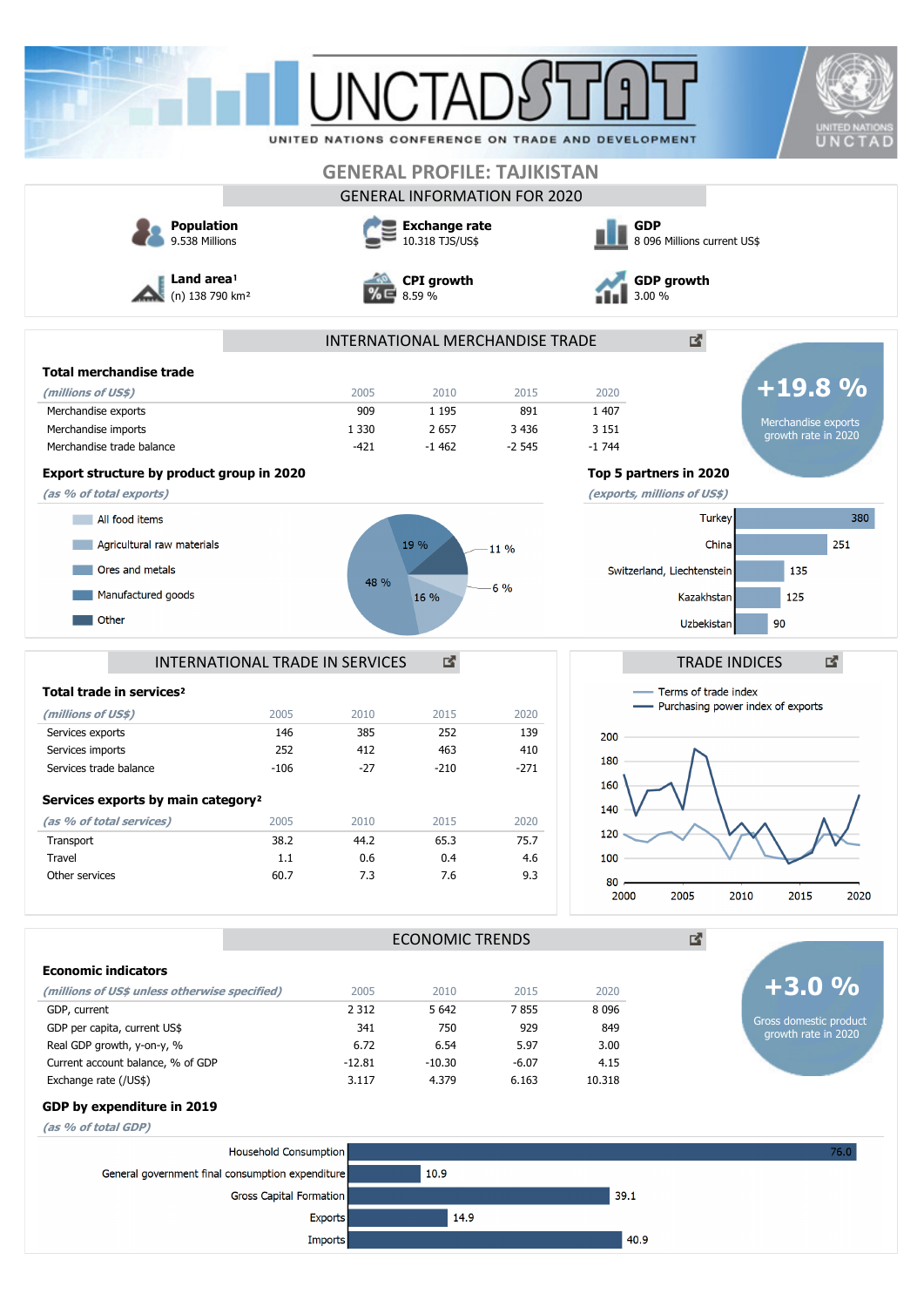

**Information economy indicators**

**(as % of)** 2005 2010 2015 2020 Share of ICT goods, % of total exports .. .. .. .. Share of ICT goods, % of total imports .. .. .. .. Share of workforce involved in the ICT sector .. .. .. ..